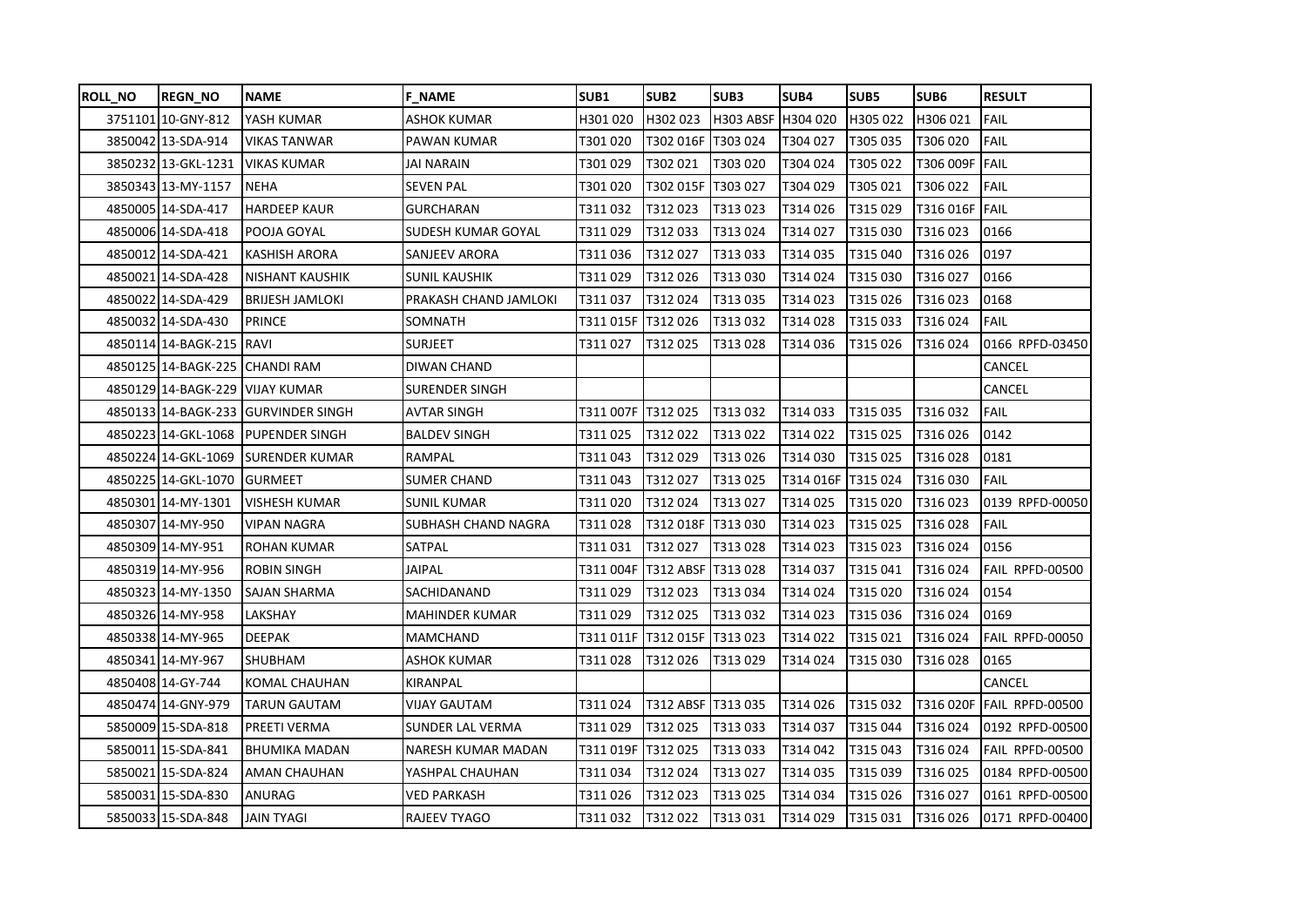| <b>ROLL_NO</b> | <b>REGN NO</b>                 | <b>NAME</b>                             | <b>F NAME</b>              | <b>SUB1</b>        | SUB <sub>2</sub> | SUB3      | SUB4      | SUB <sub>5</sub>   | SUB <sub>6</sub> | <b>RESULT</b>   |
|----------------|--------------------------------|-----------------------------------------|----------------------------|--------------------|------------------|-----------|-----------|--------------------|------------------|-----------------|
|                | 5850036 15-SDA-832             | RIRANSHU                                | <b>RAJESH KUMAR</b>        | T311 023           | T312028          | T313024   | T314025   | T315029            | T316026          | 0155            |
|                | 5850039 15-SDA-991             | <b>VISHAL BATRA</b>                     | KASHMIRI LAL BATRA         | T311 024           | T312020          | T313027   | T314036   | T315 032           | T316023          | 0162            |
|                | 5850109 15-BAGK-46             | <b>ASHISH CHAUHAN</b>                   | <b>SURINDER CHAUHAN</b>    | T311 018F T312 027 |                  | T313029   | T314024   | T315027            | T316 027         | FAIL RPFD-00950 |
|                | 5850307 15-MY-403              | <b>NADEEM KHAN</b>                      | <b>ASHRAF ALI</b>          | T311 032           | T312 020F        | T313020   | T314027   | T315 024           | T316025          | <b>FAIL</b>     |
|                | 5850311 15-MY-405              | <b>MOHIT KUMAR</b>                      | <b>RAM KUMAR</b>           | T311027            | T312026          | T313022   | T314036   | T315 025           | T316027          | 0163            |
|                | 5850314 15-MY-421              | <b>NAMAN KANSAL</b>                     | ANOOP KUMAR KANSAL         | T311028            | T312035          | T313034   | T314029   | T315 039           | T316024          | 0189            |
|                | 5850320 15-MY-424              | <b>HARSH RAWAL</b>                      | RAMFAL RAWAL               | T311 027           | T312027          | T313026   | T314034   | T315 036           | T316024          | 0174            |
|                | 5850321 15-MY-408              | <b>DEEPAK KUMAR</b>                     | <b>KARAM CHAND</b>         | T311 005F          | T312026          | T313022   | T314030   | T315035            | T316025          | <b>FAIL</b>     |
|                | 5850323 15-MY-1365             | ARYA KAMBOJ                             | NARENDRA KAMBOJ            |                    |                  |           |           |                    |                  | ABSENT          |
|                | 5850334 15-MY-434              | SHUBHAM SHARMA                          | NARESH KUMAR SHARMA        | T311030            | T312027          | T313027   | T314031   | T315028            | T316025          | 0168            |
|                | 5850335 15-MY-1366             | RAJAT VERMA                             | <b>MANGAT VERMA</b>        | T311 021           | T312023          | T313030   | T314032   | T315029            | T316027          | 0162            |
|                | 5850336 15-MY-1338             | AKRAM KHAN                              | <b>MUSTAK ALI</b>          | T311 025           | T312022          | T313021   | T314037   | T315038            | T316027          | 0170            |
|                | 5850337 15-MY-1347             | AAMIR                                   | <b>MOHD YASEEN</b>         | T311 013F          | <b>T312 ABSF</b> | T313 020  | T314 007F | T315 020           | T316 011F FAIL   |                 |
|                | 5850348 15-MY-1257             | <b>SAKSHI JAGGI</b>                     | VINOD KUMAR JAGGI          | T311 018F          | T312025          | T313023   | T314025   | T315038            | T316023          | <b>IFAIL</b>    |
|                | 5850350 15-MY-476              | <b>MAYANK SHARMA</b>                    | SUSHIL KUMAR SHARMA        |                    |                  |           |           |                    |                  | <b>ABSENT</b>   |
|                | 5850401 15-GY-560              | <b>MANISHA RANI</b>                     | <b>JOGINDER LAL</b>        | T311 024           | T312033          | T313027   | T314031   | T315039            | T316023          | 0177 RPFD-00400 |
|                | 5850405 15-GY-564              | <b>MUSKAN GULATI</b>                    | <b>NARENDER GULATI</b>     | T311 032           | T312025          | T313027   | T314038   | T315 046           | T316027          | 0195            |
|                | 5850501 15-GNY-1109            | SOBI                                    | JAI SINGH NEGI             | T311 027           | T312031          | T313023   | T314036   | T315 044           | T316027          | 0188            |
|                | 5850507 15-GNY-1101            | IJAI DEV                                | RAMPAL                     | T311 024           | T312 015F        | T313 009F | T314 010F | T315 028           | T316 010F        | <b>IFAIL</b>    |
|                |                                | 5850512 15-GNY-1112 SAGAR SINGH SOM     | PARMOD KUMAR SOM           | T311 025           | T312025          | T313023   | T314023   | T315031            | T316025          | 0152 RPFD-03350 |
|                |                                | 5850514 15-GNY-1113 ABHISHEK TYAGI      | ANUJ TYAGI                 | T311 024           | T312024          | T313026   | T314025   | T315028            | T316024          | 0151            |
|                |                                | 5850516 15-GNY-1104 VIPIN KUMAR         | <b>NATHI SHARMA</b>        | T311 036           | T312028          | T313028   | T314028   | T315034            | T316024          | 0178            |
|                |                                | 5850518 15-GNY-1201 NITIN KUMAR         | <b>BALDEV KRISHAN</b>      | T311 026           | T312027          | T313032   | T314025   | T315034            | T316026          | 0170            |
|                |                                | 5850519 15-GNY-1114 LAKSHYA KUMAR SAINI | KAMALJEET SINGH SAINI      | T311 026           | T312027          | T313029   | T314023   | T315 035           | T316028          | 0168            |
|                | 5850553 15-GKL-1468            | <b>PRINCI</b>                           | <b>MANOJ KUMAR PANCHAL</b> | T311025            | T312033          | T313026   | T314029   | T315037            | T316027          | 0177 RPFD-00400 |
|                | 5850554 15-GKL-1469            | RAMANDEEP                               | HOSHIYAR SINGH             | T311 025           | T312027          | T313035   | T314 033  | T315038            | T316028          | 0186            |
|                | 5850563 15-GKL-1140            | <b>ANOOP</b>                            | <b>KADAM KUMAR</b>         | T311027            | T312027          | T313027   | T314026   | T315031            | T316023          | 0161            |
|                |                                | 5850577 15-GKL-1151 AKSHAY KUMAR        | <b>RAM DASS</b>            | T311035            | T312023          | T313032   | T314026   | T315034            | T316027          | 0177            |
|                | 6850203 16-GKL-1308            | <b>SAKSHI</b>                           | <b>SURESH KUMAR</b>        | T311022            | T312 021F        | T313036   | T314027   | T315037            | T316024          | <b>FAIL</b>     |
|                | 6850459 16-GNY-1133 SAGAR RANA |                                         | <b>RAKESH RANA</b>         | T311 027           | T312025          | T313027   | T314 010F | T315 019F T316 026 |                  | <b>FAIL</b>     |
|                | 170013304 17-SDA-779           | <b>RUDRAKSH KUMAR</b>                   | <b>BHAGMAL</b>             | T311 023           | T312024          | T313023   | T314028   | T315026            | T316031          | 0155            |
|                | 170013305 17-SDA-786           | <b>SHIVANI</b>                          | <b>MAAN SINGH</b>          | T311032            | T312035          | T313031   | T314043   | T315027            | T316032          | 0200            |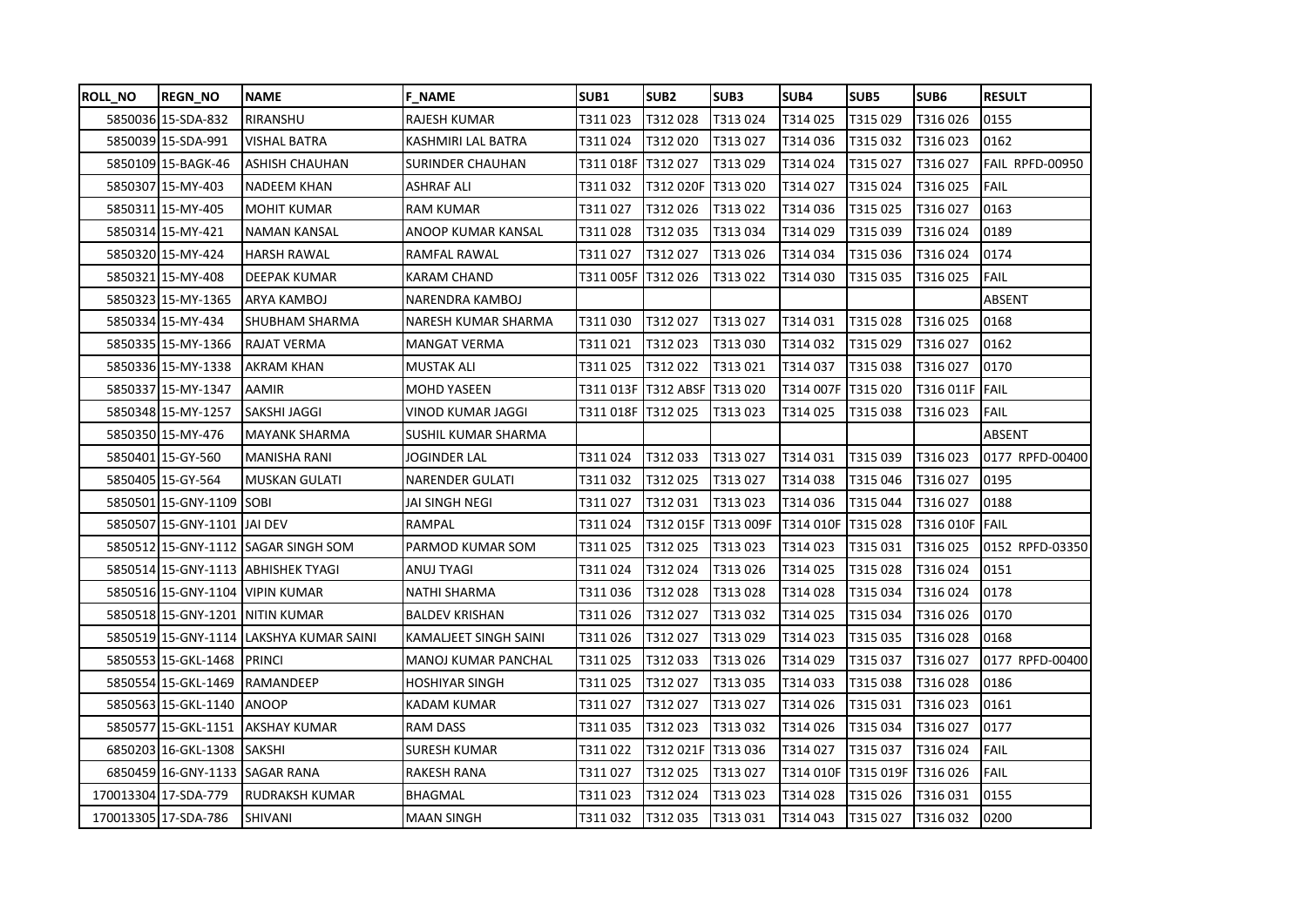| <b>ROLL NO</b> | <b>REGN_NO</b>                  | <b>NAME</b>             | <b>F NAME</b>         | SUB <sub>1</sub> | SUB <sub>2</sub>   | SUB3      | SUB4      | SUB5                             | SUB <sub>6</sub>            | <b>RESULT</b> |
|----------------|---------------------------------|-------------------------|-----------------------|------------------|--------------------|-----------|-----------|----------------------------------|-----------------------------|---------------|
|                | 170013307 17-SDA-776            | <b>SUBHAM SAINI</b>     | <b>RAM KUMAR</b>      | T311029          | T312027            | T313032   | T314035   | T315024                          | T316024                     | 0171          |
|                | 170013310 17-SDA-765            | SARABJEET SINGH         | PARDEEP SINGH         | T311 030         | T312023            | T313032   | T314037   | T315 028                         | T316025                     | 0175          |
|                | 17001331117-SDA-760             | <b>ROHIT</b>            | <b>MOHAN LAL</b>      | T311035          | T312038            | T313034   | T314 033  | T315 027                         | T316025                     | 0192          |
|                | 170013312 17-SDA-782            | <b>SUNIL KUMAR</b>      | SWARNJEET SINGH       | T311 035         | T312023            | T313026   | T314 034  | T315 027                         | T316026                     | 0171          |
|                | 170013314 17-SDA-771            | <b>NAVITA SAINI</b>     | SOMNATH               | T311 027         | T312 ABSF          | T313024   | T314028   | T315026                          | T316 016F REP               |               |
|                | 170013315 17-SDA-756            | LOVE                    | LAKSHMAN PANDIT       | T311 027         | T312029            | T313038   | T314034   | T315 027                         | T316028                     | 0183          |
|                | 170013317 17-SDA-769            | <b>SHIVANI BANSAL</b>   | SOHANLAL              | T311037          | T312033            | T313037   | T314035   | T315 030                         | T316027                     | 0199          |
|                | 170013318 17-SDA-753            | KANWARDEEP SINGH        | NAVJEET SINGH         | T311 043         | T312033            | T313038   | T314036   | T315032                          | T316 032                    | 0214          |
|                | 17001331917-SDA-758             | AMIT KUMAR              | <b>PARVEEN</b>        | T311 028         | T312024            | T313027   | T314036   | T315025                          | T316031                     | 0171          |
|                | 170013320 17-SDA-763            | <b>ABHISHEK PANCHAL</b> | <b>ANIL KUMAR</b>     | T311027          | T312 005F          | T313 ABSF | T314031   |                                  | T315 ABSF   T316 ABSF   REP |               |
|                | 170013321 17-SDA-895            | PRINCE DHIMAN           | TARSEM KUMAR          | T311025          | T312024            | T313027   | T314031   | T315026                          | T316029                     | 0162          |
|                | 170013322 17-SDA-754            | ABHISHEK                | <b>KAPTAN SINGH</b>   | T311 039         | T312027            | T313031   | T314038   | T315 025                         | T316025                     | 0185          |
| 170013323      |                                 | <b>HARPREET SINGH</b>   | MALKEET SINGH         |                  |                    |           |           |                                  |                             | <b>RPR</b>    |
|                | 170013324 17-SDA-777            | <b>HARPREET SINGH</b>   | DAVINDER SINGH        | T311046          | T312025            | T313032   | T314033   | T315028                          | T316033                     | 0197          |
|                | 170013325 17-SDA-757            | <b>VINOD</b>            | <b>NETAR PAL</b>      | T311 030         | T312023            | T313027   | T314036   | T315023                          | T316024                     | 0163          |
|                | 170013326 17-SDA-775            | <b>SUMEDHA</b>          | <b>SUSHIL KUMAR</b>   | T311 023         | T312023            | T313027   | T314028   | T315 030                         | T316028                     | 0159          |
|                | 170013327 17-SDA-781            | SAGANDEEP SINGH         | KULVINDER SINGH       | T311 030         | T312025            | T313035   | T314034   | T315028                          | T316029                     | 0181          |
|                | 170013328 17-SDA-772            | <b>PIYUSH SHARMA</b>    | ANIL KUMAR            | T311 028         | T312025            | T313032   | T314 035  | T315 027                         | T316025                     | 0172          |
|                | 170013329 17-SDA-767            | AMAN SHARMA             | THAKUR SHARMA         | T311 023         | T312 015F          | T313024   | T314035   | T315028                          | T316 012F REP               |               |
|                | 170013330 17-SDA-761            | ABHISHEAK               | PRITHVI SINGH         | T311 028         | T312026            | T313035   | T314036   | T315 029                         | T316025                     | 0179          |
|                | 170013331 17-SDA-773            | <b>PRABHJOT SINGH</b>   | MANJEET SINGH         | T311 028         | T312021            | T313028   | T314 009F |                                  | T315 008F T316 008F REP     |               |
|                | 170013334 17-SDA-764            | <b>PIYUSH</b>           | <b>BIMAL</b>          | T311 038         | T312026            | T313038   | T314 034  | T315031                          | T316030                     | 0197          |
|                | 170013401 17-BAGK-332           | <b>DHARMESH</b>         | MANOJ KUMAR           | T311 010F        | T312 017F          | T313024   | T314027   |                                  | T315 013F   T316 011F   REP |               |
|                | 170013402 17-BAGK-265           | <b>SUSHMA</b>           | RAMJWARI              | T311026          | T312028            | T313025   | T314037   | T315028                          | T316 022F REP               |               |
|                | 170013404 17-BAGK-261 JJITENDER |                         | SUBHASH CHAND         | T311 036         | T312035            | T313039   | T314038   | T315 029                         | T316 025                    | 0202          |
|                | 170013405 17-BAGK-340 VISHAL    |                         | JAGDISH               | T311033          | T312032            | T313037   | T314025   | T315 029                         | T316027                     | 0183          |
|                | 170013406 17-BAGK-336 MANJU     |                         | PREM CHAND            | T311 016F        | T312025            | T313025   | T314 033  | T315025                          | T316 021F REP               |               |
|                | 170013407 17-BAGK-264           | <b>GURBINDER SINGH</b>  | KULWANT SINGH         | T311 029         | T312 021F          | T313025   | T314024   | T315 008F                        | T316030                     | <b>REP</b>    |
|                | 170013502 17-GKL-837            | <b>MANSI</b>            | <b>NARINDER</b>       | T311030          | T312026            | T313034   | T314 033  | T315 026                         | T316028                     | 0177          |
|                | 170013504 17-GKL-842            | AMAN                    | KRISHAN               | T311 037         | T312039            | T313044   | T314036   | T315 027                         | T316029                     | 0212          |
|                | 170013508 17-GKL-845            | RAKESH                  | <b>MOHINDER SINGH</b> | T311 026         | T312 030           | T313031   | T314 031  | T315 027                         | T316 024                    | 0169          |
|                | 170013509 17-GKL-846            | <b>AJAY MANN</b>        | JASBIR MANN           | T311 026         | T312 015F T313 025 |           |           | T314 017F   T315 017F   T316 025 |                             | <b>REP</b>    |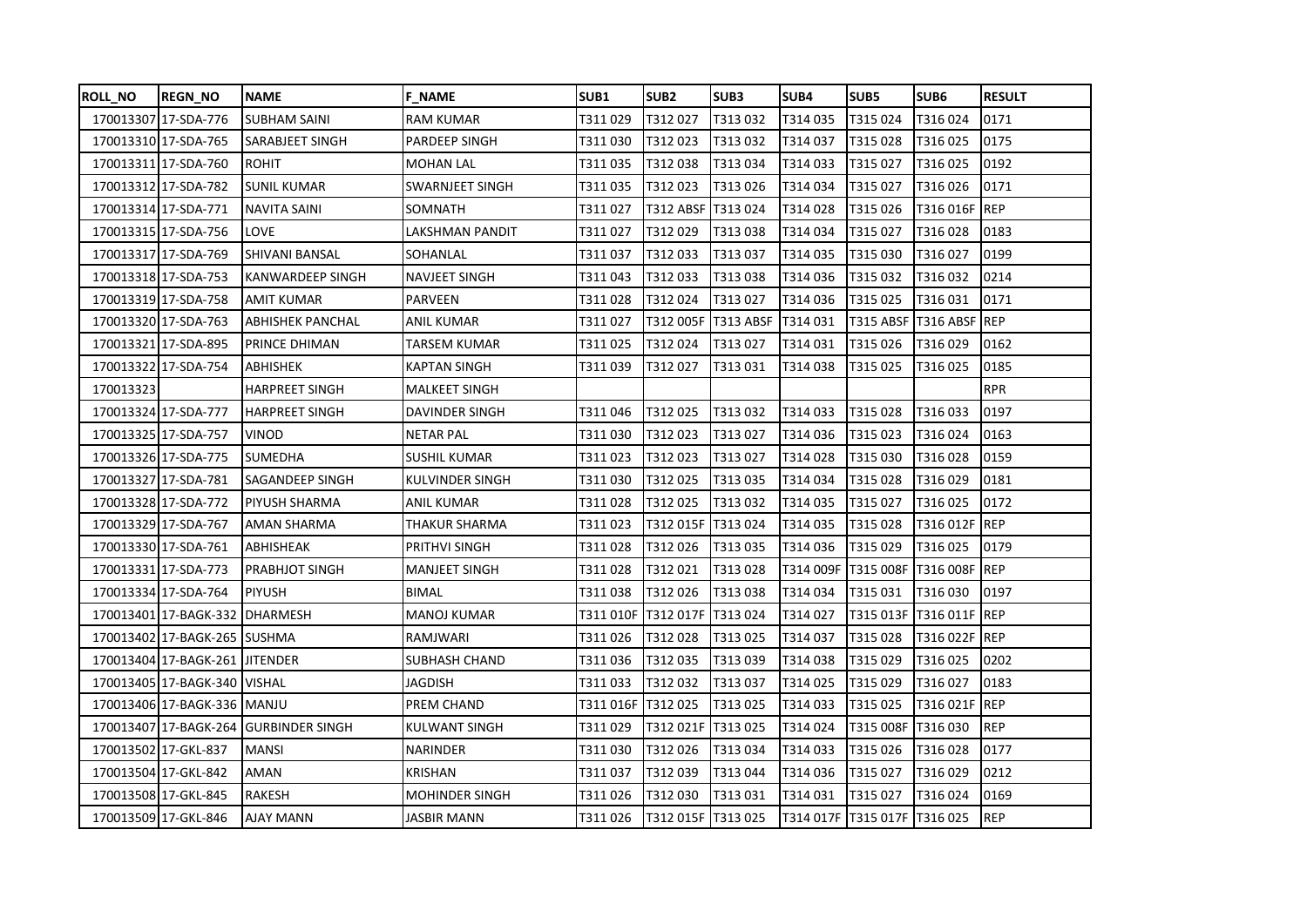| <b>ROLL_NO</b>      | <b>REGN_NO</b>        | <b>NAME</b>              | <b>F NAME</b>          | SUB <sub>1</sub> | SUB <sub>2</sub>             | SUB <sub>3</sub> | SUB4      | SUB5               | SUB6                               | <b>RESULT</b> |
|---------------------|-----------------------|--------------------------|------------------------|------------------|------------------------------|------------------|-----------|--------------------|------------------------------------|---------------|
|                     | 170013510 17-GKL-859  | <b>MANPREET SINGH</b>    | <b>MUKHTIAR SINGH</b>  | T311 012F        | T312026                      | T313 018F        | T314 009F | T315 025           | T316 010F REP                      |               |
|                     | 170013513 17-GKL-838  | <b>PRIYA</b>             | AJMER SINGH            | T311 028         | T312029                      | T313 035         | T314033   | T315 029           | T316032                            | 0186          |
|                     | 170013514 17-GKL-858  | <b>HONEY CHAUDHARY</b>   | YASHVEER SINGH         | T311 028         | T312 017F   T313 024         |                  | T314 012F | T315 025           | T316 020F REP                      |               |
|                     | 170013515 17-GKL-1473 | <b>GEETA</b>             | OMBIR                  | T311 031         | T312037                      | T313 029         | T314035   | T315 029           | T316028                            | 0189          |
|                     | 170013518 17-GKL-847  | <b>ANKIT</b>             | <b>SHAMSHER SINGH</b>  | T311 028         | T312 009F T313 011F          |                  |           |                    | T314 009F T315 008F T316 010F REP  |               |
|                     | 170013519 17-GKL-1472 | <b>TARUN RAM SHARMA</b>  | ASHOK KUMAR            |                  |                              |                  |           |                    | T314 ABSF T315 ABSF T316 ABSF FAIL |               |
|                     | 170013520 17-GKL-848  | AMIT KUMAR               | <b>BRIJESH</b>         |                  |                              | T313028          | T314034   |                    | T315 016F T316 011F REP            |               |
|                     | 170013521 17-GKL-855  | <b>NIRMAL SINGH</b>      | <b>KARAM CHAND</b>     | T311 020         | T312 008F                    | T313027          | T314022   | T315 024           | T316 013F REP                      |               |
|                     | 170013522 17-GKL-1471 | <b>POOJA</b>             | <b>DEVINDER SINGH</b>  | T311 031         | T312028                      | T313029          | T314037   | T315027            | T316031                            | 0183          |
|                     | 170013602 17-MY-1034  | <b>VIKRAMJEET SINGH</b>  | <b>BALKAR SINGH</b>    | T311 022         | T312027                      | T313 017F        | T314 008F | T315 024           | T316024                            | REP           |
|                     | 170013603 17-MY-1039  | <b>ABHISHEK PUNDIR</b>   | SANJEEV KUMAR          | T311 019F        | T312 022                     | T313031          | T314033   | T315024            | T316 008F REP                      |               |
|                     | 170013604 17-MY-1044  | <b>ABHISHEK PUNDIR</b>   | <b>PAWAN SINGH</b>     | T311 022         | T312 016F                    | T313024          | T314020   | T315 014F          | T316 019F REP                      |               |
|                     | 170013610 17-MY-1186  | NIKITA ROHILLA           | <b>SANJEEV ROHILLA</b> | T311026          | T312 022F T313 030           |                  | T314025   | T315 022           | T316031                            | <b>REP</b>    |
|                     | 170013612 17-MY-1016  | <b>DEEPAK GOYAL</b>      | <b>SHIV KUMAR</b>      | T311 021F        | T312022                      | T313036          | T314035   | T315024            | T316024                            | <b>REP</b>    |
|                     | 170013613 17-MY-1040  | <b>SUMIT</b>             | <b>RATTAN LAL</b>      | T311 035         | T312033                      | T313042          | T314031   | T315028            | T316025                            | 0194          |
|                     | 170013614 17-MY-1024  | <b>ABHISHEK KUMAR</b>    | JAI PARKASH            | T311 033         | T312023                      | T313027          | T314023   | T315 022           | T316024                            | 0152          |
|                     | 170013616 17-MY-1025  | <b>KUNAL</b>             | PAWAN KUMAR            | T311 028         | T312027                      | T313033          | T314036   | T315023            | T316024                            | 0171          |
|                     | 170013620 17-MY-1175  | <b>NIKHIL RANA</b>       | SURENDER KUMAR         | T311 033         | T312025                      | T313036          | T314025   | T315 022           | T316020                            | 0161          |
|                     | 170013621 17-MY-1017  | <b>NITIN SAINI</b>       | <b>NARESH KUMAR</b>    | T311 033         | T312023                      | T313033          | T314032   | T315023            | T316024                            | 0168          |
|                     | 170013624 17-MY-1041  | <b>SHIVAM KASHYAP</b>    | RAM NARAYAN KASHYAP    | T311 033         | T312033                      | T313027          | T314026   | T315 006F T316 026 |                                    | <b>REP</b>    |
|                     | 170013625 17-MY-1030  | <b>ASHOK KUMAR SAINI</b> | PARVEEN KUMAR SAINI    | T311 023         | T312022                      | T313 014F        | T314021   |                    | T315 011F T316 016F REP            |               |
|                     | 170013626 17-MY-1026  | PRINCE KUMAR             | RAJINDER KUMAR         | T311 026         | T312023                      | T313033          | T314024   | T315 026           | T316024                            | 0156          |
|                     | 170013632 17-MY-1043  | <b>NIPUN SHARMA</b>      | <b>NAVEEN SHARMA</b>   | T311029          | T312023                      | T313027          | T314030   |                    | T315 ABSF T316 014F REP            |               |
| 170013702 17-GY-942 |                       | <b>NIDHI</b>             | RAVI CHARAN            | T311 013F        | T312023                      | T313029          | T314 022  | T315 025           | T316025                            | <b>REP</b>    |
| 170013704 17-GY-747 |                       | <b>SUMAN</b>             | ASHOK KUMAR            | T311 016F        | T312023                      | T313025          | T314026   | T315023            | T316 014F REP                      |               |
| 170013705 17-GY-745 |                       | SHIWANI DEVI             | THATH SINGH            | T311 025         | T312033                      | T313037          | T314035   | T315 027           | T316025                            | 0182          |
| 170013706 17-GY-923 |                       | <b>MEENA DEVI</b>        | <b>RAJINDER KUMAR</b>  | T311025          | T312036                      | T313035          | T314034   | T315 029           | T316025                            | 0184          |
| 170013709 17-GY-740 |                       | SARAVJEET KAUR           | <b>BALJINDER SINGH</b> | T311 030         | T312031                      | T313038          | T314038   | T315 027           | T316030                            | 0194          |
| 170013710 17-GY-744 |                       | <b>SUNAINA</b>           | JASBIR                 | T311 029         | T312033                      | T313036          | T314035   | T315028            | T316025                            | 0186          |
| 170013711 17-GY-748 |                       | <b>DAMINI</b>            | RAJENDER KUMAR         |                  |                              | T313036          | T314028   | T315 029           | T316023                            | <b>REP</b>    |
| 170013712 17-GY-743 |                       | <b>JAGJEET KAUR</b>      | <b>GURPAL SINGH</b>    | T311019F         | T312 025                     | T313036          | T314030   | T315 027           | T316030                            | <b>REP</b>    |
| 170013713 17-GY-741 |                       | <b>SIMRAN DEVI</b>       | <b>ASHOK KUMAR</b>     |                  | T311 012F T312 017F T313 025 |                  | T314025   |                    | T315 015F T316 008F REP            |               |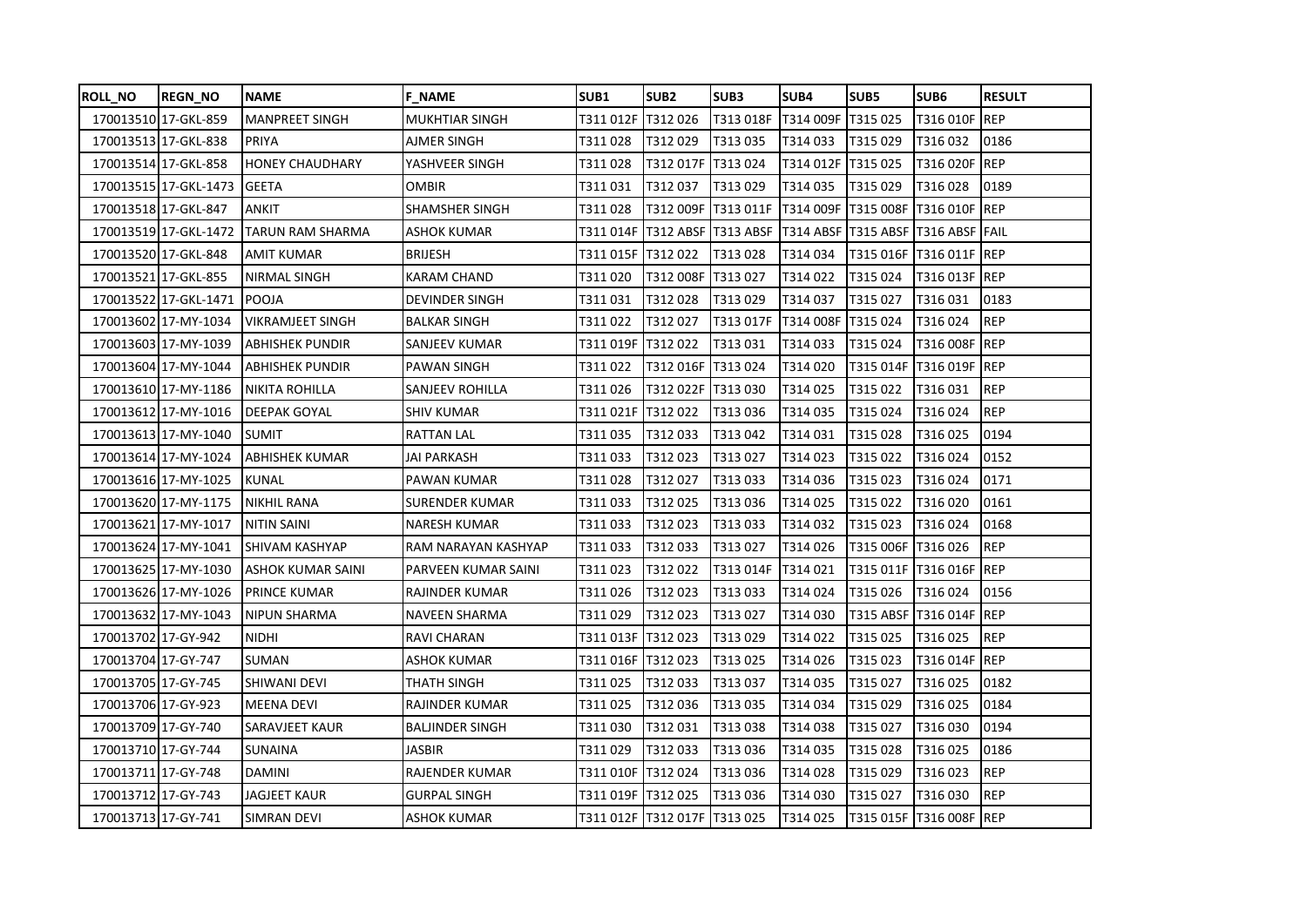| ROLL NO | <b>REGN NO</b>              | <b>NAME</b>                         | <b>F NAME</b>           | SUB1                | SUB <sub>2</sub>                | SUB3    | SUB4                  | SUB5      | SUB <sub>6</sub>            | <b>RESULT</b>   |
|---------|-----------------------------|-------------------------------------|-------------------------|---------------------|---------------------------------|---------|-----------------------|-----------|-----------------------------|-----------------|
|         | 170013801 17-GNY-943        | <b>MOHD ADIL</b>                    | RIYAZ AHMED             | T311 036            | T312026                         | T313027 | T314035               | T315032   | T316028                     | 0184            |
|         | 170013802 17-GNY-1049       | TEJINDER SHARMA                     | VIJAY KUMAR             | T311 037            | T312027                         | T313040 | T314035               | T315 026  | T316025                     | 0190            |
|         | 170013803 17-GNY-944        | LUCKY KUMAR                         | JASVEER                 | T311 030            | T312028                         | T313025 | T314027               | T315025   | T316027                     | 0162            |
|         | 170013804 17-GNY-989        | RAKESH KUMAR                        | LAKHI RAM               | T311 019F           | T312027                         | T313026 | T314030               | T315028   | T316029                     | <b>REP</b>      |
|         | 170013805 17-GNY-1050       | <b>ANKIT KUMAR</b>                  | OM PARKASH              | T311 033            | T312028                         | T313038 | T314035               | T315 025  | T316025                     | 0184            |
|         | 170013806 17-GNY-939        | YOGESH KUMAR                        | SUBHASH KASHYAP         |                     | T311 ABSF  T312 ABSF  T313 015F |         | T314 025              | T315 025  | T316025                     | <b>REP</b>      |
|         | 170013808 10-MY-523         | JASKARAN SINGH                      | MANJEET SINGH           | T311 029            | T312028                         | T313028 | T314024               | T315031   | T316028                     | 0168            |
|         | 170013812 17-GNY-938        | VARUN                               | <b>NARESH KUMAR</b>     | T311 029            | T312 021F                       | T313028 | T314 029              | T315 025  | T316024                     | <b>REP</b>      |
|         | 170013813 17-GNY-941        | <b>MOHD ASIF</b>                    | MOHD INAM               | T311 014F           | T312 029                        | T313025 | T314036               | T315028   | T316 018F REP               |                 |
|         | 170013815 16-MY-746         | SHUBHAM KHURJA                      | PAWAN KUMAR             | T311 022            | T312 009F                       | T313025 | T314 011F             | T315 ABSF | T316 ABSF REP               |                 |
|         | 170013816 16-GNY-1065       | <b>AKHIL</b>                        | ANIL KUMAR              | T311 024            | T312 016F T313 019F             |         | T314027               |           | T315 020F   T316 020F   REP |                 |
|         | 170313304 16-SDA-986        | <b>GURVINDER SINGH</b>              | <b>AVTAR SINGH</b>      | T311023             | T312026                         | T313029 | T314035               | T315 030  | T316023                     | 0166            |
|         | 170313305 16-SDA-825        | <b>CHANINDER SINGH</b>              | <b>SUKHVINDER SINGH</b> | T311024             | T312021                         | T313026 | T314033               | T315021   | T316029                     | 0154            |
|         | 170313315 16-SDA-814        | <b>GOURAV</b>                       | <b>KEWAL KRISHAN</b>    | T311 023            | T312029                         | T313033 | T314039               | T315 032  | T316023                     | 0179            |
|         | 170313317 16-SDA-822        | <b>RAMAN KUMAR</b>                  | JASBIR SINGH            | T311 006F           | T312028                         | T313022 | T314022               | T315024   | T316025                     | <b>FAIL</b>     |
|         | 170313319 16-SDA-820        | RAJESH KUMAR                        | SORAN SINGH             | T311 005F           | T312022                         | T313031 | T314031               | T315 023  | T316 018F                   | <b>FAIL</b>     |
|         | 170313320 16-SDA-813        | <b>TARUN WALIA</b>                  | MAHESHWAR SINGH WALIA   | T311 019F T312 024  |                                 | T313023 | T314022               | T315023   | T316021                     | <b>FAIL</b>     |
|         | 170313321 16-SDA-816        | MANDEEP KUMAR                       | SURESH PAL              | T311 025            | T312027                         | T313025 | T314028               | T315 025  | T316021                     | 0151 RPFD-01400 |
|         | 170313322 16-SDA-819        | ASHISH DHIMAN                       | VIDHI CHAND             | T311 031            | T312025                         | T313025 | T314025               | T315 025  | T316024                     | 0155            |
|         | 170313323 16-SDA-824        | SOURAV                              | <b>RAM PAL</b>          | T311 016F  T312 031 |                                 | T313025 | T314029               | T315 029  | T316022                     | FAIL RPFD-00650 |
|         | 170313325 16-SDA-823        | RAJAT                               | RAMESHWAR               | T311 013F T312 029  |                                 | T313027 | T314024               | T315 006F | T316021                     | FAIL RPFD-01400 |
|         | 170313327 16-SDA-988        | <b>DINESH</b>                       | PAWAN KUMAR             | T311 022            | T312 006F                       | T313025 | T314027               | T315021   | T316024                     | FAIL            |
|         | 170313329 16-SDA-805        | SWATI CHAUHAN                       | RANDEEP CHAUHAN         | T311 014F           | T312026                         | T313040 | T314023               | T315 030  | T316028                     | FAIL RPFD-01400 |
|         | 170313331 16-SDA-837        | LOVE                                | <b>NARESH KUMAR</b>     | T311 035            | T312024                         | T313023 | T314033               | T315 022  | T316033                     | 0170            |
|         | 170313334 16-SDA-829        | <b>VISHAL SINGH</b>                 | RAJVINDER SINGH         | T311 006F           | T312 012F T313 026              |         | T314027               | T315021   | T316 020F FAIL              |                 |
|         | 170313401 16-BAGK-351       | AJAY KASHYAP                        | JOGINDER SINGH          |                     | T311 006F  T312 011F  T313 009F |         | T314 ABSF             | T315 025  | T316 013F FAIL              |                 |
|         | 170313405 16-BAGK-113       | <b>ANKIT</b>                        | <b>GURMEL SINGH</b>     | T311027             | T312025                         | T313028 | T314036               | T315 028  | T316024                     | 0168            |
|         |                             | 170313407 16-BAGK-116 KARNAIL SINGH | <b>BALWAN SINGH</b>     | T311 012F           | T312 021F T313 025              |         | T314023               | T315 027  | T316 019F                   | FAIL RPFD-02350 |
|         |                             | 170313408 16-BAGK-119 TARUN VERMA   | MUNISH VERMA            | T311 023            | T312024                         | T313032 | T314036               | T315028   | T316028                     | 0171            |
|         | 170313409 16-BAGK-108 VIKAS |                                     | KRISHAN LAL             | T311 023            | T312025                         | T313025 | T314 013F   T315 015F |           | T316 018F                   | <b>FAIL</b>     |
|         |                             | 170313410 16-BAGK-341 PUSHP KUMAR   | <b>KARMDEV</b>          | T311017F            | T312023                         | T313026 | T314031               | T315026   | T316024                     | <b>FAIL</b>     |
|         |                             | 170313411 16-BAGK-114 NITESH KUMAR  | <b>SUKHBIR SINGH</b>    | T311 017F T312 029  |                                 | T313024 | T314031               | T315025   | T316024                     | FAIL            |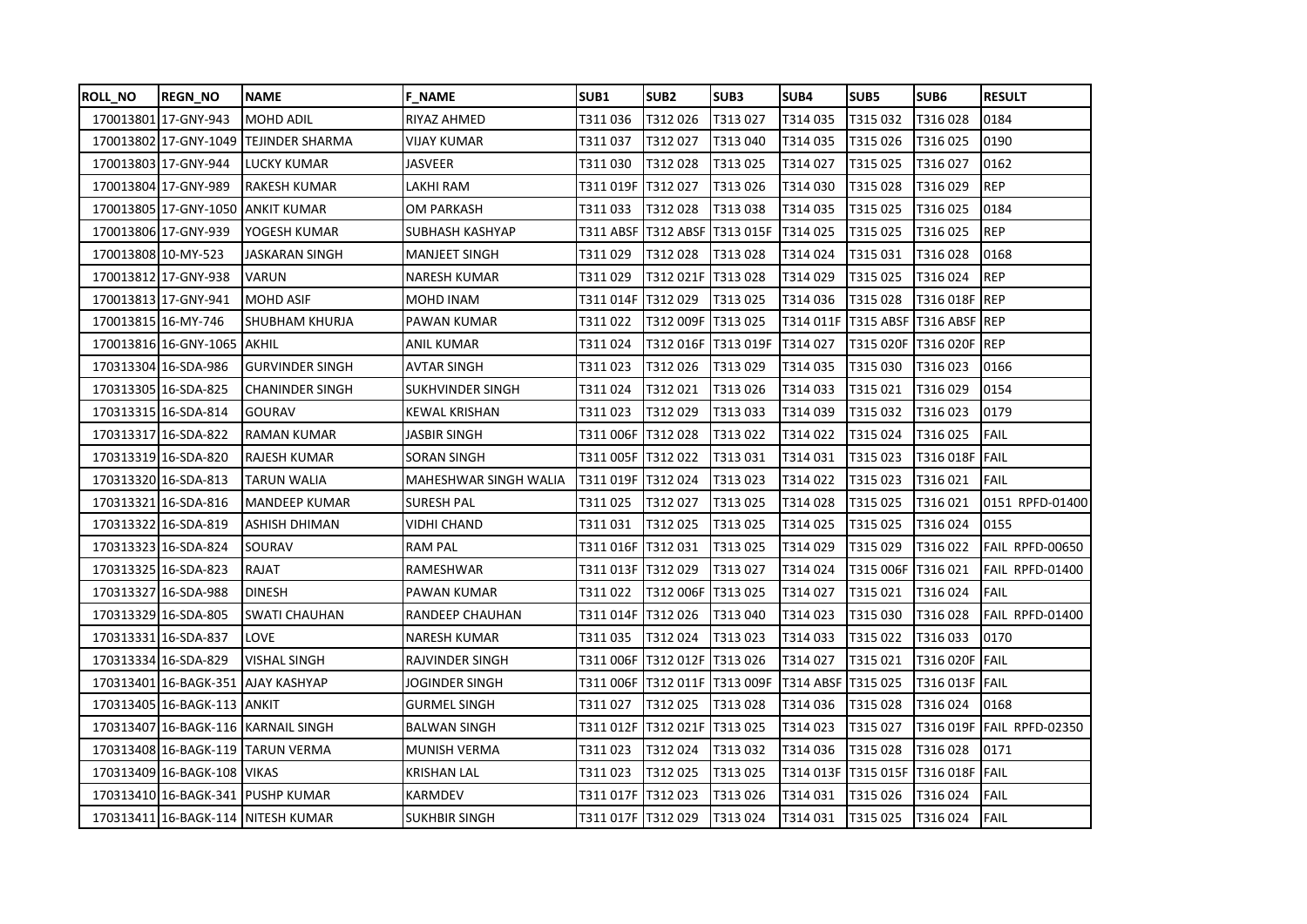| ROLL NO             | <b>REGN NO</b>                   | <b>NAME</b>                               | <b>F NAME</b>          | SUB1                | SUB <sub>2</sub>     | SUB3      | SUB4      | SUB5               | SUB6                         | <b>RESULT</b>   |
|---------------------|----------------------------------|-------------------------------------------|------------------------|---------------------|----------------------|-----------|-----------|--------------------|------------------------------|-----------------|
|                     | 170313422 16-BAGK-115 ANIKET     |                                           | <b>GULSHAN SHARMA</b>  | T311 004F           | T312 010F            | T313 004F | T314022   |                    | T315 009F T316 006F FAIL     |                 |
|                     |                                  | 170313423 16-BAGK-122 PAWAN KUMAR         | <b>RANDHIR SINGH</b>   | T311 007F  T312 022 |                      | T313023   | T314 007F |                    | T315 010F T316 014F FAIL     |                 |
|                     |                                  | 170313424 16-BAGK-360 SUNNY KUMAR         | KRISHAN LAL            | T311 033            | T312 023             | T313030   | T314027   | T315 024           | T316028                      | 0165            |
|                     |                                  | 170313503 16-GKL-1321 DEEPAK KUMAR KESVAH | DILBAGH SINGH          | T311 028            | T312025              | T313025   | T314028   | T315 028           | T316032                      | 0166            |
|                     |                                  | 170313504 16-GKL-1310 MANOJ KUMAR         | <b>KARNAIL SINGH</b>   | T311 026            | T312029              | T313035   | T314025   | T315 029           | T316026                      | 0170            |
|                     |                                  | 170313506 16-GKL-1316 SOHIT KUMAR         | MAYARAM                | T311 030            | T312028              | T313030   | T314033   | T315 030           | T316033                      | 0184            |
|                     | 170313509 16-GKL-1307 DIVYA RANI |                                           | RAVINDER KUMAR         | T311 014F           | <b>T312 020F</b>     | T313024   | T314030   | T315 025           | T316024                      | FAIL            |
|                     | 170313514 16-GKL-1583            | <b>RAJIV KUMAR</b>                        | <b>RAM CHANDER</b>     | T311 020F           | T312026              | T313025   | T314025   | T315 025           | T316025                      | <b>FAIL</b>     |
|                     | 170313516 16-GKL-1326 AMIT KUMAR |                                           | <b>KRISHAN LAL</b>     | T311 031            | T312028              | T313030   | T314023   | T315 011F T316 023 |                              | <b>FAIL</b>     |
|                     |                                  | 170313517 16-GKL-1315 ROHTAS KUMAR        | RAMKUMAR               | T311 029            | T312 019F   T313 023 |           | T314026   | T315 023           | T316023                      | FAIL            |
|                     | 170313518 16-GKL-1313 AMIT KUMAR |                                           | RAJ KUMAR              | T311 028            | T312 ABSF T313 025   |           | T314 ABSF |                    | T315 ABSF   T316 ABSF   FAIL |                 |
|                     | 170313521 16-GKL-1322            | <b>AMANDEEP</b>                           | <b>HAWA SINGH</b>      | T311 009F           | T312 010F            | T313024   | T314 006F |                    | T315 012F   T316 ABSF   FAIL |                 |
| 170313602 16-GY-648 |                                  | <b>SHWETA</b>                             | PAWAN KUMAR            | T311 023            | T312023              | T313027   | T314034   | T315026            | T316028                      | 0161 RPFD-01400 |
| 170313604 16-GY-649 |                                  | SHIVANI                                   | DHARMVIR               | T311 028            | T312024              | T313024   | T314027   | T315 025           | T316030                      | 0158            |
| 170313605 16-GY-650 |                                  | <b>NISHI</b>                              | RAJENDRA SINGH         | T311 025            | T312039              | T313036   | T314024   | T315 029           | T316026                      | 0179            |
| 170313606 16-GY-651 |                                  | <b>HARPREET KAUR</b>                      | <b>GURCHARAN SINGH</b> | T311 038            | T312042              | T313 032  | T314 028  | T315 029           | T316027                      | 0196            |
|                     | 170313706 16-MY-1419             | <b>ARVINDER KUMAR</b>                     | PAWAN KUMAR            |                     |                      |           |           |                    |                              | <b>ABSENT</b>   |
|                     | 170313709 16-MY-1399             | <b>NAVEEN</b>                             | SEWA RAM               | T311 024            | T312026              | T313020   | T314030   | T315 020           | T316024                      | 0144            |
|                     | 170313714 16-MY-758              | <b>ANKUR GARG</b>                         | <b>MOHAN LAL</b>       | T311 025            | T312024              | T313024   | T314031   | T315 020           | T316028                      | 0152            |
|                     | 170313736 16-MY-1344             | ADITYA BALI                               | <b>CHANDER SHEKHAR</b> | T311 022            | T312030              | T313025   | T314 023  | T315 026           | T316023                      | 0149            |
|                     | 170313801 16-GNY-699             | <b>ISHA</b>                               | <b>RAVI KANT</b>       | T311 030            | T312032              | T313027   | T314025   | T315 025           | T316025                      | 0164            |
|                     | 170313803 16-GNY-707             | AMAN GARG                                 | NARENDER KUMAR         | T311 019F  T312 033 |                      | T313031   | T314030   | T315 025           | T316 030                     | FAIL            |
|                     | 170313807 16-GNY-700             | SWATI                                     | SARDAR SINGH           | T311 031            | T312036              | T313026   | T314025   | T315034            | T316026                      | 0178            |
|                     | 170313809 16-GNY-701             | PRIYANKA                                  | <b>BADRI NATH</b>      | T311 029            | T312033              | T313031   | T314030   | T315031            | T316028                      | 0182            |
|                     | 170313811 16-GNY-1097            | <b>HARIOM</b>                             | <b>RAM LAKHAN</b>      | T311 026            | T312 023F            | T313027   | T314033   | T315 027           | T316027                      | <b>FAIL</b>     |
|                     | 170313812 16-GNY-1291            | <b>TUSHAR MAHESHWARI</b>                  | <b>SHRI OM</b>         | T311 029            | T312025              | T313026   | T314040   | T315 027           | T316024                      | 0171            |
|                     | 170313814 16-GNY-703             | <b>MANJU BHADRA</b>                       | <b>BRIJ PAL</b>        | T311 026            | T312025              | T313025   | T314024   | T315 022F          | T316026                      | FAIL RPFD-02350 |
|                     | 175009001 16-SDA-836             | <b>AKHIL KAUSHAL</b>                      | DHEERAJ KUMAR          | T311 035            | T312027              | T313035   | T314022   | T315028            | T316026                      | 0173            |
|                     | 175009004 16-SDA-808             | PARDEEP                                   | AMRIK SINGH            | T311 026            | T312022              | T313030   | T314037   | T315029            | T316027                      | 0171            |
|                     | 175009101 16-BAGK-110 SURENDER   |                                           | SURESH KUMAR           | T311 007F           | T312 025             | T313031   | T314028   |                    | T315 ABSF   T316 ABSF   FAIL |                 |
|                     | 175009201 16-GKL-1609            | <b>GOURAV</b>                             | RAMESH KUMAR           | T311027             | T312030              | T313043   | T314027   | T315 ABSF          | T316033                      | <b>FAIL</b>     |
|                     | 175009301 16-GY-871              | <b>ADITI</b>                              | <b>VISHAL MITTAL</b>   | T311 022            | T312 030             | T313025   | T314029   | T315 027           | T316 025                     | 0158            |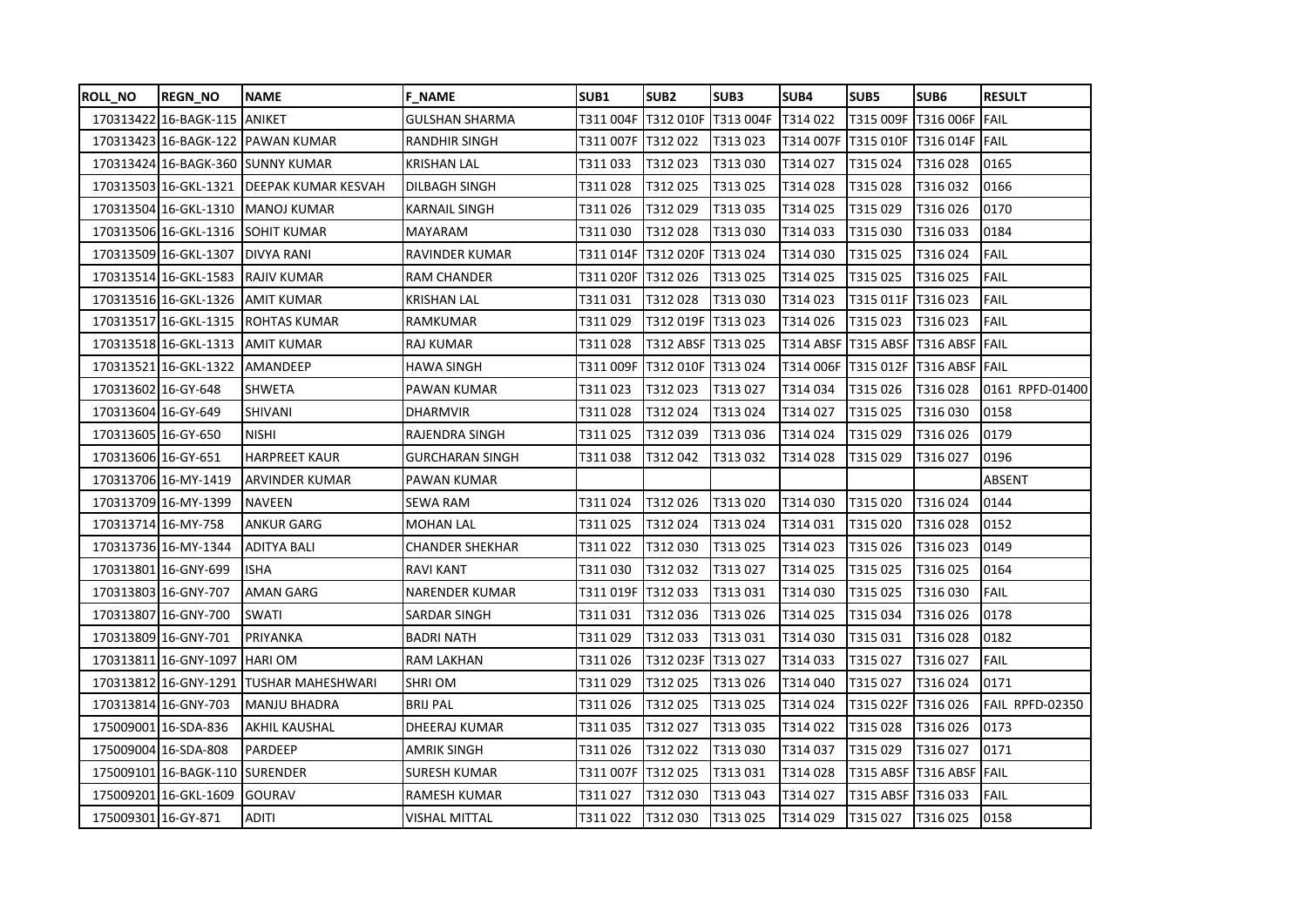| <b>ROLL_NO</b> | <b>REGN NO</b>              | <b>NAME</b>                              | <b>F NAME</b>          | <b>SUB1</b>         | SUB <sub>2</sub>     | SUB3                         | SUB4      | SUB <sub>5</sub>     | SUB <sub>6</sub> | <b>RESULT</b> |
|----------------|-----------------------------|------------------------------------------|------------------------|---------------------|----------------------|------------------------------|-----------|----------------------|------------------|---------------|
|                | 175009401 16-MY-750         | <b>SUMIT SHARMA</b>                      | <b>SUNIL SHARMA</b>    | T311 025            | T312025              | T313023                      | T314037   | T315 020             | T316025          | 0155          |
|                | 175009404 16-MY-754         | SHUBHAM KAUSHAL                          | <b>SUNIL KUMAR</b>     | T311 026            | T312024              | T313022                      | T314022   | T315 023             | T316023          | 0140          |
|                | 175009406 16-MY-765         | PRATIKSHA                                | <b>RAJ KUMAR</b>       | T311 038            | T312032              | T313032                      | T314027   | T315035              | T316026          | 0190          |
|                | 176001001 16-MY-725         | SHUBHAM KUMAR                            | <b>PURAN SINGH</b>     | T311 030            | T312023              | T313034                      | T314028   | T315 023             | T316026          | 0164          |
|                | 180012801 18-SDA-719        | <b>MOHIT KUMAR</b>                       | TARSEM KUMAR           | T321 019F  T322 030 |                      | T323 016F                    | T324026   | T325 019F   T326 033 |                  | <b>REP</b>    |
|                | 180012803 18-SDA-910        | ANURAG                                   | KHARA BABU             |                     |                      | T323024                      | T324037   | T325 037             | T326035          | <b>REP</b>    |
|                | 180012804 18-SDA-733        | <b>MOHIT KUMAR</b>                       | KARAM PAL              | T321 032            | T322037              | T323029                      | T324 040  | T325 037             | T326039          | 0214          |
|                | 180012805 18-SDA-903        | <b>VISHAL SAINI</b>                      | PAWAN KUMAR            | T321 018F           | T322025              | T323 025                     | T324027   | T325 030             | T326035          | <b>REP</b>    |
|                | 180012806 18-SDA-908        | <b>RENU DEVI</b>                         | CHARANJIT              | T321 029            | T322035              | T323 026                     | T324 040  | T325 036             | T326036          | 0202          |
|                | 180012808 18-SDA-728        | ASHWANI KUMAR YADAV                      | ASHESHWAR YADAV        | T321 016F           | T322029              | T323023                      | T324 024  | T325 034             | T326029          | <b>REP</b>    |
|                | 180012809 18-SDA-902        | AJAY CHAUHAN                             | SANJAY CHAUHAN         | T321 026            | T322038              | T323028                      | T324 041  | T325 040             | T326 047         | 0220          |
|                | 180012810 18-SDA-727        | <b>VISHAVJEET SINGH</b>                  | <b>PARDEEP SINGH</b>   | T321024             | T322023              | T323021                      | T324025   | T325 030             | T326028          | 0151          |
|                | 180012811 18-SDA-904        | <b>SURAJ DHIMAN</b>                      | SATISH KUMAR DHIMAN    | T321 034            | T322036              | T323 027                     | T324034   | T325 042             | T326 042         | 0215          |
|                | 180012812 18-SDA-729        | <b>GAURAV</b>                            | PURUSHOTAM DASS        | T321 023            | T322025              | T323025                      | T324026   | T325 032             | T326035          | 0166          |
|                | 180012813 18-SDA-909        | <b>MUSKAN</b>                            | <b>MAHINDER PAL</b>    | T321 014F           | T322025              | T323 029                     | T324027   | T325 029             | T326 040         | <b>REP</b>    |
|                | 180012815 18-SDA-906        | <b>MAHIMA SAHU</b>                       | S K SAHU               | T321 028            | T322034              | T323 030                     | T324041   | T325 041             | T326 048         | 0222          |
|                | 180012817 18-SDA-732        | SIMRANJEET KAUR                          | <b>MANGAT SINGH</b>    | T321 025            | T322032              | T323 030                     | T324034   | T325 039             | T326046          | 0206          |
|                | 180012818 18-SDA-723        | POOJA                                    | KANWARPAL RANA         |                     |                      | T323 030                     | T324032   | T325 027             | T326033          | <b>REP</b>    |
|                | 180012819 18-SDA-1021       | <b>MUSKAN</b>                            | YASH PAL               | T321 009F  T322 021 |                      | T323021                      | T324024   | T325 023             | T326032          | <b>REP</b>    |
|                | 180012820 18-SDA-905        | <b>ISHAKTI SINGH</b>                     | <b>HIMANCHAL SINGH</b> | T321 016F  T322 025 |                      | T323 022                     | T324 027  | T325 031             | T326 040         | <b>REP</b>    |
|                | 180012822 18-SDA-724        | <b>PREETI</b>                            | SATISH KUMAR           |                     |                      | T323 030                     | T324030   | T325 021F T326 035   |                  | <b>REP</b>    |
|                | 180012823 18-SDA-726        | <b>HARPREET KAUR</b>                     | JAGJEET SINGH          | T321 018F  T322 025 |                      | T323 025                     | T324031   | T325 023F T326 026   |                  | <b>REP</b>    |
|                | 180012824 18-SDA-725        | AARJU DEVI                               | <b>RANDEEP SINGH</b>   |                     | T321 009F  T322 009F | T323023                      | T324 017F | T325 010F T326 020F  |                  | <b>REP</b>    |
|                | 180012825 18-SDA-734        | RAJAT KUMAR                              | RAJESH KUMAR           | T321 015F  T322 022 |                      | T323 022                     | T324 017F | T325 033             | T326 044         | <b>REP</b>    |
|                | 180012826 18-SDA-720        | <b>RITIK KUMAR</b>                       | <b>RAMBIR SINGH</b>    |                     |                      | T323 020F                    | T324 015F | T325 026             | T326029          | <b>REP</b>    |
|                | 180012829 18-SDA-907        | MUSKAN                                   | RAKESH KUMAR           | T321 025            | T322036              | T323033                      | T324037   | T325 033             | T326 045         | 0209          |
|                | 180012901 18-GKL-1349       | <b>GOURAV SAINI</b>                      | <b>KARAM CHAND</b>     | T321 028            | T322034              | T323023                      | T324 040  | T325 034             | T326039          | 0198          |
|                | 180012902 18-GKL-1334       | <b>VIKRAM KUMAR</b>                      | <b>RAGHUBIR SINGH</b>  |                     |                      | T323 019F                    | T324028   | T325 023             | T326034          | <b>REP</b>    |
|                | 180012903 18-GKL-1348       | <b>ASHISHKAMBOJ</b>                      | <b>SURENDER</b>        | T321 013F           | T322 017F            | T323024                      | T324031   | T325 018F            | T326 027         | <b>REP</b>    |
|                | 180012904 18-GKL-1416       | <b>SOURABH SAINI</b>                     | <b>SURENDER SINGH</b>  | T321 024            | T322 026             | T323023                      | T324033   | T325 032             | T326037          | 0175          |
|                | 180012906 18-GKL-1338 MOHIT |                                          | <b>MAHIPAL</b>         | T321 019F           | T322028              | T323024                      | T324033   | T325 030             | T326037          | <b>REP</b>    |
|                |                             | 180012907 18-GKL-1352 ROHIT KUMAR JANGRA | <b>KIRANPAL</b>        |                     |                      | T323 016F T324 016F T325 025 |           |                      | T326 019F REP    |               |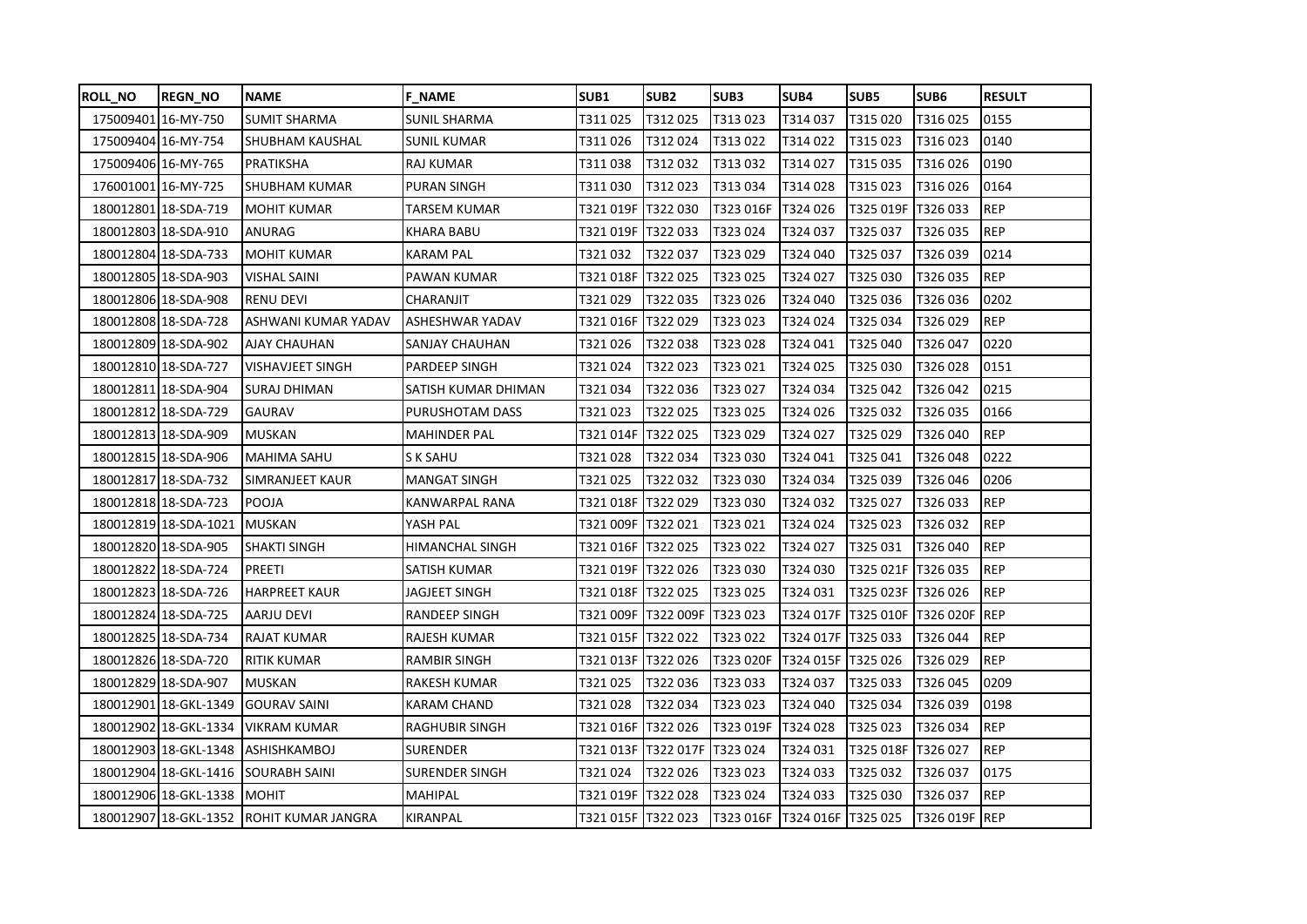| <b>ROLL_NO</b> | <b>REGN NO</b>            | <b>INAME</b>         | <b>F NAME</b>           | SUB1               | <b>SUB2</b>                    | SUB3                                   | SUB4                             | SUB5                         | SUB6                     | <b>RESULT</b> |
|----------------|---------------------------|----------------------|-------------------------|--------------------|--------------------------------|----------------------------------------|----------------------------------|------------------------------|--------------------------|---------------|
|                | 180012908 18-GKL-1351     | <b>NEERAJ JANGRA</b> | <b>SURESH KUMAR</b>     | T321016F           | T322 024                       | T323023                                | T324030                          | T325 025                     | T326028                  | <b>REP</b>    |
|                | 180012909 18-GKL-1335     | <b>MUKESH</b>        | RAMBIR                  | T321028            | T322033                        | T323 017F   T324 021F                  |                                  | T325 024                     | T326043                  | <b>REP</b>    |
|                | 180012910 18-GKL-1329     | KAMAL                | RAMMEHAR                | T321027            | T322028                        | T323 018F T324 030                     |                                  | T325 024                     | T326037                  | <b>REP</b>    |
|                | 180012911 18-GKL-1355     | <b>AANYA</b>         | NARESH KUMAR            | T321 038           | T322041                        | T323033                                | T324 041                         | T325 039                     | T326 048                 | 0240          |
|                | 180012912 18-GKL-1341     | <b>VARSHA</b>        | KHAJJAN SINGH RATHI     | T321 010F          |                                | T322 010F T323 018F                    | T324 014F                        |                              | T325 008F T326 020F FAIL |               |
|                | 180012913 18-GKL-1343     | <b>NEELAM</b>        | <b>RAJENDER</b>         |                    | T321 012F T322 015F T323 024   |                                        |                                  | T324 016F T325 010F T326 027 |                          | <b>REP</b>    |
|                | 180012914 18-GKL-1344     | <b>DIVYA RANI</b>    | SOMBIR RANA             |                    | T321 013F T322 013F T323 024   |                                        | T324 017F   T325 015F   T326 025 |                              |                          | <b>REP</b>    |
|                | 180012915 18-GKL-1417     | <b>RANI</b>          | NARESH KUMAR            |                    | T321 016F T322 017F T323 030   |                                        | T324024                          | T325 017F T326 032           |                          | <b>REP</b>    |
|                | 180012917 18-GKL-1354     | <b>UNNATI</b>        | RAMESH KUMAR            | T321 036           | T322043                        | T323 030                               | T324 044                         | T325 040                     | T326048                  | 0241          |
|                | 180012918 18-GKL-1331     | <b>RITIK SHARMA</b>  | <b>SURENDER SHARMA</b>  | T321025            | T322029                        | T323024                                | T324027                          | T325 023                     | T326 040                 | 0168          |
|                | 180012919 18-GKL-1356     | <b>INEHA</b>         | CHANDERMA VERMA         | T321 037           | T322 040                       | T323031                                | T324 035                         | T325 037                     | T326 045                 | 0225          |
|                | 180012920 18-GKL-1342 ENU |                      | <b>SUSHIL KUMAR</b>     | T321031            | T322035                        | T323025                                | T324037                          | T325 037                     | T326037                  | 0202          |
|                | 180012921 18-GKL-1345     | <b>SHWETA</b>        | SATISH CHANDER          | T321 009F          | T322 014F T323 024             |                                        | T324 025                         | T325 012F T326 035           |                          | <b>REP</b>    |
|                | 180012924 18-GKL-1337     | <b>PARAS</b>         | KULVIR SINGH            |                    |                                |                                        |                                  |                              |                          | ABSENT        |
|                | 180012925 18-GKL-1450     | <b>GOURAV</b>        | SUBHASH CHAND           |                    |                                |                                        |                                  |                              |                          | ABSENT        |
|                | 180012929 18-GKL-1353     | <b>AYUSH</b>         | <b>AVTAR SINGH</b>      |                    |                                |                                        |                                  |                              |                          |               |
|                | 180013001 18-MY-1206      | <b>ROBIN</b>         | <b>GURDEV</b>           | T321026            | T322 035                       | T323029                                | T324037                          | T325 025                     | T326038                  | 0190          |
|                | 180013002 18-MY-598       | SHANKAR              | <b>GURCHARAN SINGH</b>  |                    |                                |                                        |                                  |                              |                          | REP           |
|                | 180013003 18-MY-597       | RITIK                | TARA SINGH              | T321 026           | T322025                        | T323 025                               | T324 027                         | T325 027                     | T326032                  | 0162          |
|                | 180013004 18-MY-600       | <b>BANSHITA</b>      | JARNAIL SINGH           |                    | T321 022F T322 021F T323 025   |                                        | T324028                          | T325 017F T326 038           |                          | <b>REP</b>    |
|                | 180013005 18-MY-595       | ANKIT                | RAMESHWAR DASS          |                    |                                | T321 009F T322 014F T323 012F T324 022 |                                  |                              | T325 006F T326 009F REP  |               |
|                | 180013006 18-MY-602       | SHIVAM               | <b>RAM KUMAR</b>        | T321 021F T322 026 |                                | T323025                                | T324035                          | T325 019F T326 031           |                          | <b>REP</b>    |
|                | 180013007 18-MY-588       | <b>RISHAV</b>        | JAI PARKASH             |                    | T321 017F  T322 019F  T323 024 |                                        | T324 019F T325 015F T326 031     |                              |                          | <b>REP</b>    |
| 180013008      |                           | ANUJ                 | PURAN CHAND             |                    |                                |                                        |                                  |                              |                          | <b>RPR</b>    |
|                | 180013009 18-MY-599       | ANKITA               | NARINDER KUMAR          | T321026            | T322 027                       | T323 022F T324 030                     |                                  | T325 029                     | T326 040                 | <b>REP</b>    |
|                | 180013010 18-MY-1201      | YOGENDER DHIMAN      | SANJEEV KUMAR           | T321 015F T322 026 |                                | T323027                                | T324026                          | T325 024                     | T326038                  | <b>REP</b>    |
|                | 180013011 18-MY-590       | <b>ROHIT</b>         | BALDEV SINGH            | T321 029           | T322037                        | T323034                                | T324 040                         | T325 040                     | T326 047                 | 0227          |
|                | 180013012 18-MY-1202      | <b>JITAN KUMAR</b>   | <b>MAHI PAL SAINI</b>   | T321 014F          | T322 018F                      | T323 021F                              | T324 ABSF                        | T325 025                     | T326034                  | <b>REP</b>    |
|                | 180013013 18-MY-617       | KANAK MAHESHWARI     | <b>MOHAN MAHESHWARI</b> | T321 021F T322 025 |                                | T323 032                               | T324 026                         | T325 031                     | T326034                  | REP           |
|                | 180013015 18-MY-612       | BHAWNA DHIMAN        | RAJ KISHAN              | T321026            | T322024                        | T323024                                | T324025                          | T325 028                     | T326037                  | 0164          |
|                | 180013016 18-MY-604       | <b>HAPPY PAHWA</b>   | SUBHASH CHAND           | T321 023           | T322 020F                      | T323025                                | T324 031                         | T325 029                     | T326 031                 | <b>REP</b>    |
| 180013017      |                           | RAHUL                | ASHOK KUMAR             |                    |                                |                                        |                                  |                              |                          | <b>RPR</b>    |